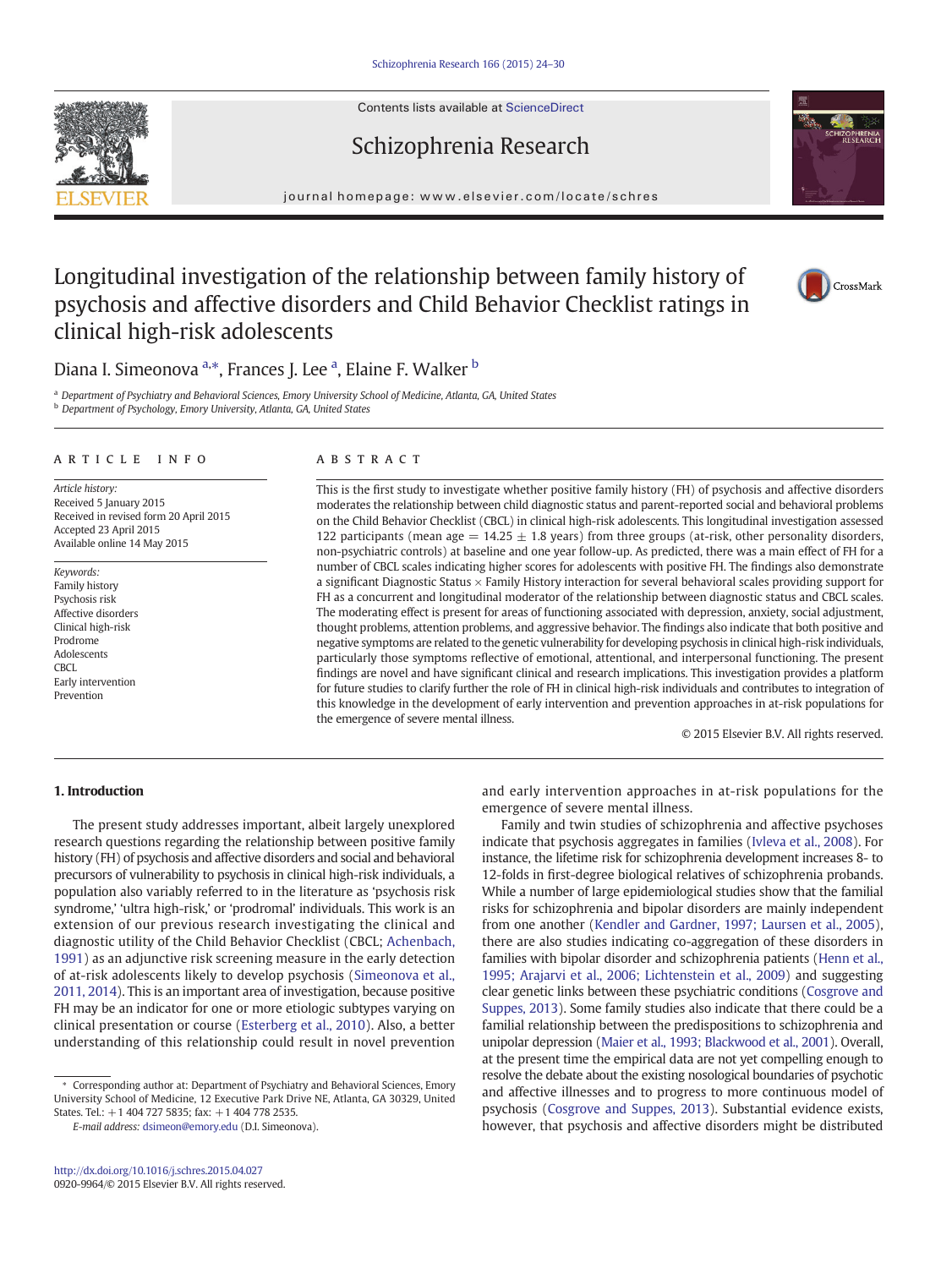across a dimensional spectrum [\(Häfner et al., 2005; Craddock et al., 2006](#page--1-0)). Therefore, the focus of the present study is on the relationship between FH of psychosis and affective disorders and social and behavioral precursors of vulnerability to psychosis in clinical high-risk individuals.

In the context of the present study, it is important to emphasize evidence for significant differences between psychiatric patients with positive FH and those without FH of psychosis and affective disorders. With respect to premorbid functioning, one study found FH of schizophrenia to be associated with poor overall premorbid adjustment during ages 5 to 11 in patients with schizophrenia [\(Foerster et al.,](#page--1-0) [1991\)](#page--1-0). Another family study comparing patients with and without FH of schizophrenia found FH to be associated with worse premorbid adjustment related to attention problems and social problems ([St-Hilaire](#page--1-0) [et al., 2005](#page--1-0)). A third study with similar design examined differences in the premorbid adjustment, symptoms, and intellectual functioning between 28 first-episode schizophrenia spectrum patients (with diagnoses of schizophrenia, schizoaffective, and schizopreniform disorders) with positive FH and 28 matched patients without FH [\(Norman et al., 2007](#page--1-0)). The patients with positive FH showed poorer intellectual functioning, less reduction in clinical symptoms at 24 and 36 month follow-up, and more severe form of the illness. Similarly, a study examining the contribution of familial liability for schizophrenia found that patients from multiple affected families (i.e., with two or more first- and/or second-degree relatives with a psychotic disorder) had poorer premorbid social and academic functioning compared to patients from non-affected families and controls ([Walshe et al., 2007](#page--1-0)). A significant decline of social functioning between childhood and adolescence was found only for the group of patients with familial schizophrenia. In addition, unaffected siblings of patients with familial schizophrenia demonstrated significantly worse academic functioning than controls during adolescence, and a significant decline in academic functioning between childhood and adolescence. Notably, the unaffected siblings of patients with familial schizophrenia had significantly greater deterioration in academic functioning compared to siblings from non-affected families, which the researchers interpreted as possibly related to a genetic risk for schizophrenia ([Walshe et al., 2007](#page--1-0)). Furthermore, recent meta-analyses concluded that patients with a positive FH of psychosis are likely to have poorer long-term occupational and global outcome [\(Käkelä et al., 2014\)](#page--1-0) and that CHR individuals with positive FH are at an increased risk for suicide and self-harm [\(Taylor et al., 2014](#page--1-0)).

Overall, the relationship between positive FH of psychosis and affective disorders and social and behavioral indicators of risk for psychosis (as indexed by parent-reported CBCL ratings) in clinical high-risk individuals has not received research attention. This is an important area of investigation, because a better understanding of this relationship has significant clinical and research implications for treatment and for the development of novel prevention and early intervention approaches in at-risk populations for the emergence of severe mental illness. Therefore, the purpose of the present study is to shed light on the following main research question: Does family history moderate the relationship between diagnostic status and CBCL ratings in an at-risk clinical population? The diathesis–stress model [\(Walker](#page--1-0) [and Diforio, 1997\)](#page--1-0) postulates that hereditary factors serve to trigger constitutional vulnerability for psychosis, which is expressed in multiple domains of behavior before the onset of psychosis. Thus, it is predicted that the at-risk adolescents in this study will be more sensitive to the potential moderating effect of genetic predisposition and FH of psychosis or affective disorders. The adolescent period is the focus of this study because it is characterized by a rapid increase in risk for psychosis onset, and it is likely to be a critical period for early intervention and prevention [\(Walker, 2002\)](#page--1-0).

#### 2. Methods

The study sample of 122 participants, ranging in age from 12 to 18 years, was enrolled in a prospective study at Emory University focused on neurobiological and behavioral aspects of clinical risk for psychosis in adolescents. The three diagnostic groups included 53 adolescents designated as at-risk (AR), 37 adolescents with other personality disorders (OPD), and 32 non-psychiatric controls (NC) (mean age  $= 14.2$ ; SD  $= 1.8$ ), who underwent assessments at baseline and at one year follow-up and for whom a CBCL had been completed. Participants were designated to the AR group if they met the DSM-IV diagnostic criteria for schizotypal personality disorder (SPD) ( $n = 1$ ), the Scale of Prodromal Symptoms (SOPS) criteria for attenuated positive symptoms (APS) ( $n = 13$ ), or both risk criteria ( $n = 39$ ). Demographic characteristics by diagnostic group are presented in Table 1.

The following instruments were administered to all study participants: Structured Interview for DSM-IV Personality Disorders (SIDP-IV) [\(Pfohl et al., 2001\)](#page--1-0), Structured Clinical Interview for Axis I DSM-IV Disorders (SCID-I) ([First et al., 1995\)](#page--1-0), Structured Interview for Prodromal Symptoms (SIPS) ([Miller et al., 2002, 2003](#page--1-0)), and CBCL parent-report scale ([Achenbach, 1991\)](#page--1-0). Participants were recruited through announcements directed at parents and clinicians. The exclusion criteria at study entry were neurological disorder, mental retardation, substance abuse/ dependence, and current Axis I disorder as described by DSM-IV. Assent and written consent were obtained from all participants and a parent in accordance with the guidelines of the Emory University Human Subjects Review Committee. Previous reports provide a detailed description of the methodology approach ([Simeonova et al., 2011, 2014\)](#page--1-0).

To index the occurrence of mental illness and the rate of mental illness in first- and second-degree relatives of study participants, data on FH of mental disorders was collected. Although relatives were not directly interviewed, general information on mental disorders in first- and second-degree relatives was obtained from parents of participants. Specifically, the occurrence of psychosis, depression, and bipolar disorder was of critical interest. A broad definition of positive FH was employed in the present study, defined as having at least one first- or second-degree relative with diagnosis of psychosis spectrum disorder or affective disorder.

To test the hypothesis that participants with positive FH of psychosis or affective disorders in first- or second-degree relatives have more social and behavioral problems (as indexed by CBCL ratings) than participants without FH and to test whether FH moderates the relationship between diagnostic status and CBCL ratings a series of multivariateanalyses of variance (MANOVA) and repeated-measures analyses of variance (ANOVA) were conducted. MANOVAs were conducted with diagnostic status and FH as independent variables and CBCL individual and composite scores as dependent variables. In the repeated measures ANOVAs, CBCL scores of each time of assessment (baseline vs. one year follow-up) were the within-subject factor and diagnostic status and FH were the between-subject factors. Assumptions for parametric tests were met, with normal sample distribution and appropriate homogeneity of variances.

The cross-temporal stability of the CBCL scales was examined with correlational analyses for the entire sample and for each diagnostic group. The analyses revealed significant positive inter-correlations across assessment periods (baseline and one year follow-up) within

| Table |  |
|-------|--|
|-------|--|

Demographic characteristics of samples.

|                             | AR | <b>OPD</b>                                          | NC. | Total |
|-----------------------------|----|-----------------------------------------------------|-----|-------|
| Total $(n)$                 | 53 | 37                                                  | 32  | 122   |
| Males                       | 35 | 17                                                  | 16  | 68    |
| Females                     | 18 | 20                                                  | 16  | 54    |
| Age                         |    |                                                     |     |       |
| M(SD)                       |    | 14.17 (1.70) 14.59 (1.83) 14.00 (1.93) 14.25 (1.80) |     |       |
| Positive family history (%) |    |                                                     |     |       |
| Psychotic disorders         | 11 | 8                                                   | 3   | 8     |
| Affective disorders         | 57 | 54                                                  | 47  | 53    |

 $AR =$  at-risk,  $OPD =$  other personality disorders,  $NC =$  normal controls.